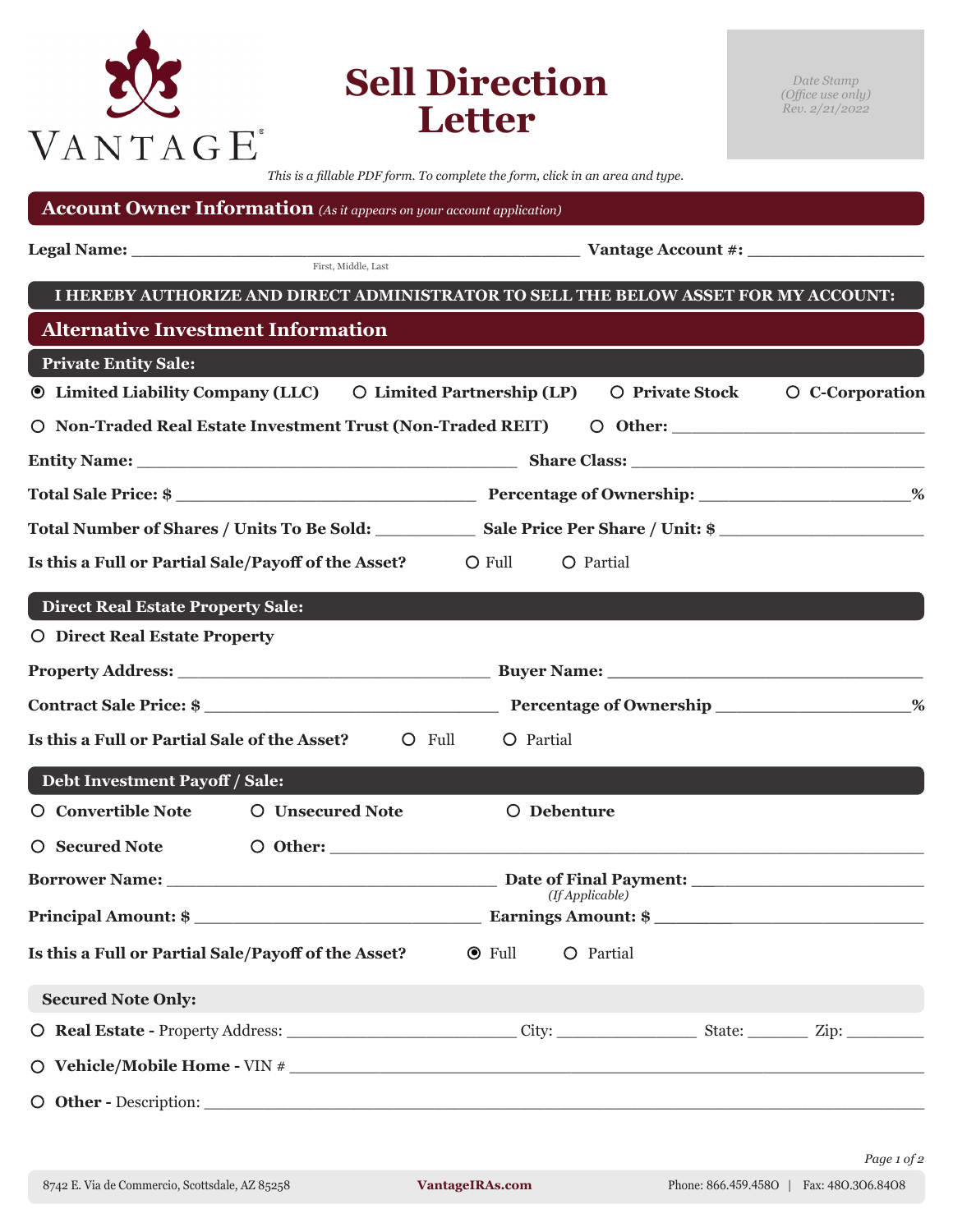|                         | <b>Type of Contact:</b> O Asset Sponsor/Manager                                                                                                                                                                                           | $\overline{O}$ Escrow/Title/Attorney(s) $\overline{O}$ Loan Servicer |           |                                               |       |  |  |
|-------------------------|-------------------------------------------------------------------------------------------------------------------------------------------------------------------------------------------------------------------------------------------|----------------------------------------------------------------------|-----------|-----------------------------------------------|-------|--|--|
|                         |                                                                                                                                                                                                                                           |                                                                      |           |                                               |       |  |  |
|                         |                                                                                                                                                                                                                                           |                                                                      |           |                                               |       |  |  |
|                         |                                                                                                                                                                                                                                           |                                                                      |           |                                               |       |  |  |
|                         | <b>Transaction Fees</b> (All fees due at time of transaction. If no indication is made, fees will be deducted from your un-invested cash balance, if<br>available. If cash balance is inadequate, the transaction will not be processed.) |                                                                      |           |                                               |       |  |  |
|                         | How Would You Like to Pay the Transaction Fees?                                                                                                                                                                                           |                                                                      |           |                                               |       |  |  |
|                         |                                                                                                                                                                                                                                           |                                                                      |           |                                               |       |  |  |
|                         |                                                                                                                                                                                                                                           | ОМС                                                                  | ODiscover |                                               |       |  |  |
| O Vantage Account OVisa |                                                                                                                                                                                                                                           |                                                                      |           |                                               |       |  |  |
|                         |                                                                                                                                                                                                                                           |                                                                      |           | <u>Exp: _________________________________</u> |       |  |  |
|                         | Billing Address: 2008 and 2008 and 2008 and 2008 and 2008 and 2008 and 2008 and 2008 and 2008 and 2008 and 200                                                                                                                            |                                                                      |           |                                               | OAMEX |  |  |

### **Prior to sale completion, all transaction documents must be notated "Read and Approved" with your signature and date.** *(Example: Subscription documents, real estate notes, promissory notes.)*

Vantage Retirement Plans, L.L.C. ("Administrator") performs recordkeeping and administration duties in connection with Account Owner's self-directed account (the "Account") on behalf of the custodian ("Custodian") as set forth in Account Owner's account application (the "Account Application"). The terms and conditions of this document are incorporated into the Account Application, and the terms and conditions of the Account Application are incorporated herein.

I, the undersigned Account Owner, understand that my Account is self-directed and that Administrator and Custodian will not conduct any investigation or due diligence or review the merits, legitimacy, appropriateness, security, and/or suitability of any investment. I acknowledge that I have not requested that Administrator or Custodian provide, and Administrator and Custodian have not provided, any advice with respect to the investment directive set forth in this Sell Direction Letter. I understand that it is my responsibility to conduct all due diligence and all other investigation that a reasonably prudent investor would undertake prior to making any investment, including, but not limited to, title and lien searches. I understand that neither Administrator nor Custodian determines whether any investment is acceptable under the Employee Retirement Income Securities Act ("ERISA"), the Internal Revenue Code ("IRC"), or any applicable federal, state, or local law, including securities laws. I understand that it is my responsibility to review any investments for all investment risks and to ensure compliance with these requirements.

I understand and agree that neither Administrator nor Custodian is a "fiduciary" to me nor for my Account and/or my investment as such term is defined in the IRC, ERISA, and/or any applicable federal, state, or local law. I agree to release, indemnify, defend, and hold Administrator and Custodian harmless from any claims, including, but not limited to, actions, liabilities, losses, penalties, fines and/or claims by others, arising out of this Sell Direction Letter and/or this investment, including, but not limited to, claims that an investment is not prudent, proper, diversified, properly secured, or otherwise in compliance with the IRC, ERISA, and/ or any other applicable federal, state, or local law, or any claim related to incomplete or incorrect information provided in this Sell Direction Letter. In the event of a claim by any party related to my account and/or investment wherein Administrator or Custodian is named as a party, Administrator and Custodian have the full and unequivocal right, at their sole discretion, to select their own attorneys to represent them and to deduct from my Account amounts sufficient to pay for any costs and expenses incurred by Administrator or Custodian in connection with such claims and/or litigation, including, but not limited to, all attorneys' fees and costs, and internal costs (collectively, "Litigation Costs"). If there are insufficient funds in my Account to fully reimburse Administrator and Custodian for all Litigation Costs incurred by Administrator and/or Custodian, upon demand by Administrator and/or Custodian, I will promptly reimburse Administrator and Custodian the outstanding balance of the Litigation Costs. If I fail to promptly reimburse the Litigation Costs, Administrator and Custodian have the full and unequivocal right to freeze my assets, liquidate my assets, and/or initiate legal action to obtain full reimbursement of the Litigation Costs. I also understand and agree that Administrator and Custodian are not required to take any action should there be any default with regard to any investment.

I am directing Administrator to complete this transaction as specified above. I confirm that the decision to sell this asset is in accordance with the rules of my Account, and I agree to hold harmless and without liability Administrator and Custodian for all investment risks under the foregoing hold harmless provision. I understand that no person affiliated with Administrator or Custodian has any authority to agree to anything different than as set forth herein. If any provision of this Sell Direction Letter is found to be illegal, invalid, void, or unenforceable, such provision is severed and such illegality or invalidity does not affect the remaining provisions, which remain in full force and effect. For purposes of this Sell Direction Letter, the terms Administrator and Custodian include their agents, assigns, joint ventures, licensees, franchisees, affiliates and/or business partners. I declare that I have examined this document, including all accompanying information, and to the best of my knowledge and belief, it is true, correct, and complete.

Unless otherwise requested, I understand that any original documents indicating my ownership of this asset will be destroyed by Vantage. I understand that all terms and conditions set forth in my Account Application and other documents from Administrator remain in full force and effect.

*Transactions with insufficient funds will not be processed until sufficient funds are received. If fees are being deducted from your account, the full amount of the transaction plus fees must be available before your transaction can be processed.*

| <b>Account Owner's Signature:</b>              |                                                                                                              | Date:               |                   |  |  |
|------------------------------------------------|--------------------------------------------------------------------------------------------------------------|---------------------|-------------------|--|--|
|                                                | (I have read the disclosure above the signature line before signing and dating and agree with its contents.) |                     | Page 2 of 2       |  |  |
| 8742 E. Via de Commercio, Scottsdale, AZ 85258 | <b>VantageIRAs.com</b>                                                                                       | Phone: 866.459.4580 | Fax: 480.306.8408 |  |  |